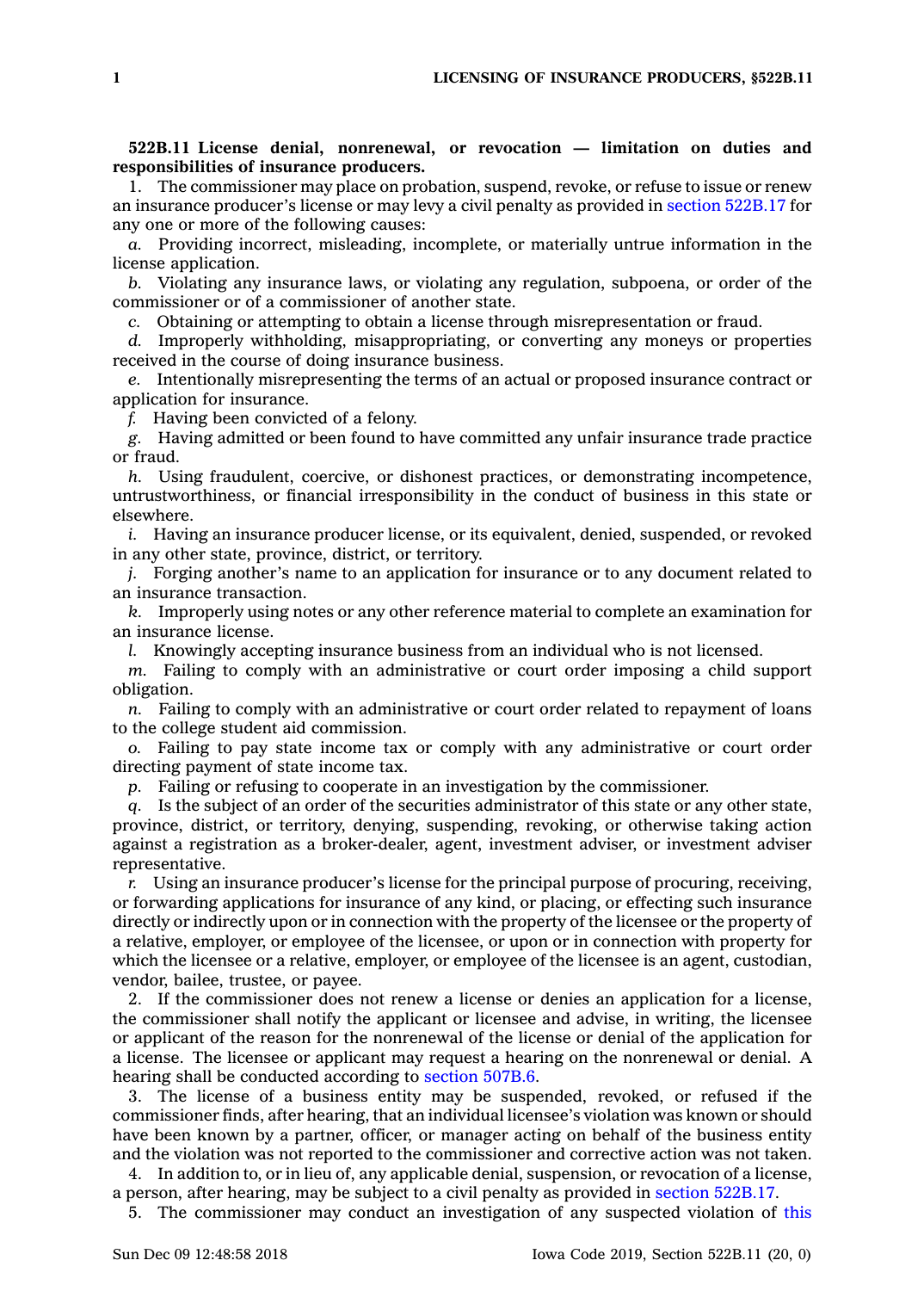[chapter](https://www.legis.iowa.gov/docs/code//522B.pdf) pursuant to [section](https://www.legis.iowa.gov/docs/code/507B.6.pdf) 507B.6 and may enforce the provisions and impose any penalty or remedy authorized by this [chapter](https://www.legis.iowa.gov/docs/code//522B.pdf) and [chapter](https://www.legis.iowa.gov/docs/code//507B.pdf) 507B against any person who is under investigation for, or charged with, <sup>a</sup> violation of either chapter even if the person's license has been surrendered or has lapsed by operation of law.

6. *a.* In order to assure <sup>a</sup> free flow of information for accomplishing the purposes of this [section](https://www.legis.iowa.gov/docs/code/522B.11.pdf), all complaint files, investigation files, other investigation reports, and other investigative information in the possession of the commissioner or the commissioner's employees or agents that relates to licensee discipline are privileged and confidential, and are not subject to discovery, subpoena, or other means of legal compulsion for their release to <sup>a</sup> person other than the licensee, and are not admissible in evidence in <sup>a</sup> judicial or administrative proceeding other than the proceeding involving licensee discipline. A final written decision of the commissioner in <sup>a</sup> disciplinary proceeding is <sup>a</sup> public record.

*b.* Investigative information in the possession of the commissioner or the commissioner's employees or agents that relates to licensee discipline may be disclosed, in the commissioner's discretion, to appropriate licensing authorities within this state, the appropriate licensing authority in another state, the District of Columbia, or <sup>a</sup> territory or country in which the licensee is licensed or has applied for <sup>a</sup> license.

*c.* If the investigative information in the possession of the commissioner or the commissioner's employees or agents indicates <sup>a</sup> crime has been committed, the information shall be reported to the proper law enforcement agency.

*d.* Pursuant to the provisions of section 17A.19, [subsection](https://www.legis.iowa.gov/docs/code/17A.19.pdf) 6, upon an appeal by the licensee, the commissioner shall transmit the entire record of the contested case to the reviewing court.

*e.* Notwithstanding the provisions of section 17A.19, [subsection](https://www.legis.iowa.gov/docs/code/17A.19.pdf) 6, if <sup>a</sup> waiver of privilege has been involuntary and evidence has been received at <sup>a</sup> disciplinary hearing, the court shall issue an order to withhold the identity of the individual whose privilege was waived.

7. *a.* Unless an insurance producer holds oneself out as an insurance specialist, consultant, or counselor and receives compensation for consultation and advice apart from commissions paid by an insurer, the duties and responsibilities of an insurance producer are limited to those duties and responsibilities set forth in *Sandbulte v. Farm Bureau Mut. Ins. Co.*, 343 N.W.2d 457 (Iowa 1984).

*b.* The general assembly declares that the holding of *Langwith v. Am. Nat'l Gen. Ins. Co.*, 793 N.W. 2d 215 (Iowa 2010) is abrogated to the extent that it overrules *Sandbulte* and imposes higher or greater duties and responsibilities on insurance producers than those set forth in *Sandbulte*.

*c.* Notwithstanding the holding in *Pitts v. Farm Bureau Life Ins. Co.*, 818 N.W.2d 91 (Iowa 2012), an insurance producer, while acting within the scope and course of the license provided for by this [chapter](https://www.legis.iowa.gov/docs/code//522B.pdf), is not in the business of supplying information to others unless the requirements of paragraph *"a"* relating to expanded duties and responsibilities are met.

*d.* Neither an insurance producer nor an insurer has <sup>a</sup> duty to change the beneficiary of an insurance policy or contract unless clear written evidence of the policy owner's intent to change <sup>a</sup> beneficiary of the policy or contract is presented to the insurance producer or insurer in the manner required by the policy or contract prior to the payment of any insurance benefits under the policy or contract. Such evidence shall be provided in the same manner as <sup>a</sup> claim for benefits under the policy or contract.

*e.* An insurance producer owes any duties and responsibilities referred to in [this](https://www.legis.iowa.gov/docs/code/522B.11.pdf) [subsection](https://www.legis.iowa.gov/docs/code/522B.11.pdf) only to the policy owner, <sup>a</sup> person in privity of contract with the insurance producer, and the principal in an agency relationship with the insurance producer. If <sup>a</sup> person to whom an insurance producer owes duties and responsibilities is deceased or incapacitated, <sup>a</sup> direct and specifically identified beneficiary referenced in <sup>a</sup> written instrument required by the insurer and delivered to the insurance producer prior to the death or incapacity may enforce the insurance producer's duties and responsibilities. An insurance producer does not owe any duty or responsibility to <sup>a</sup> person who was <sup>a</sup> direct and